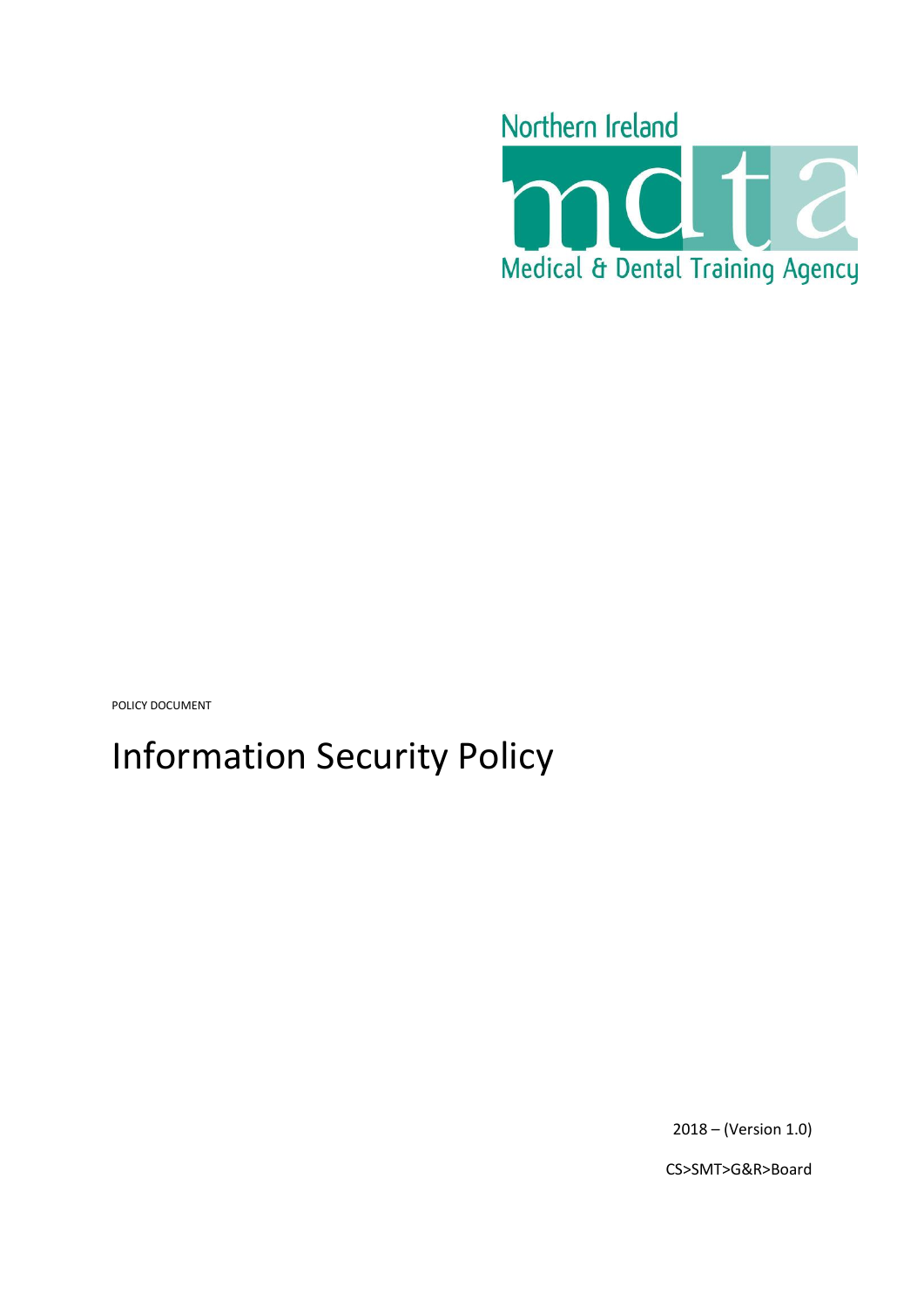### <span id="page-1-0"></span>**Policy Review Schedule**

Date first Approved: Last Approved by the Board: April 2018 Date of Next Review: April 2020 Policy Owner: Governance, IT & Facilities Manager

### Amendment Overview

| <b>Version</b> | Date       | Pages | <b>Comments</b>                                                       | <b>Actioned</b> |
|----------------|------------|-------|-----------------------------------------------------------------------|-----------------|
| $2018 - 1.0$   | 06/04/2018 |       | Regionally developed policy<br>adopted and amended to suit<br>NIMDTA. | Mark Oliver     |
| $2018 - 1.0$   | 26/04/2018 |       | Presented to NIMDTA Board.<br>Approved.                               |                 |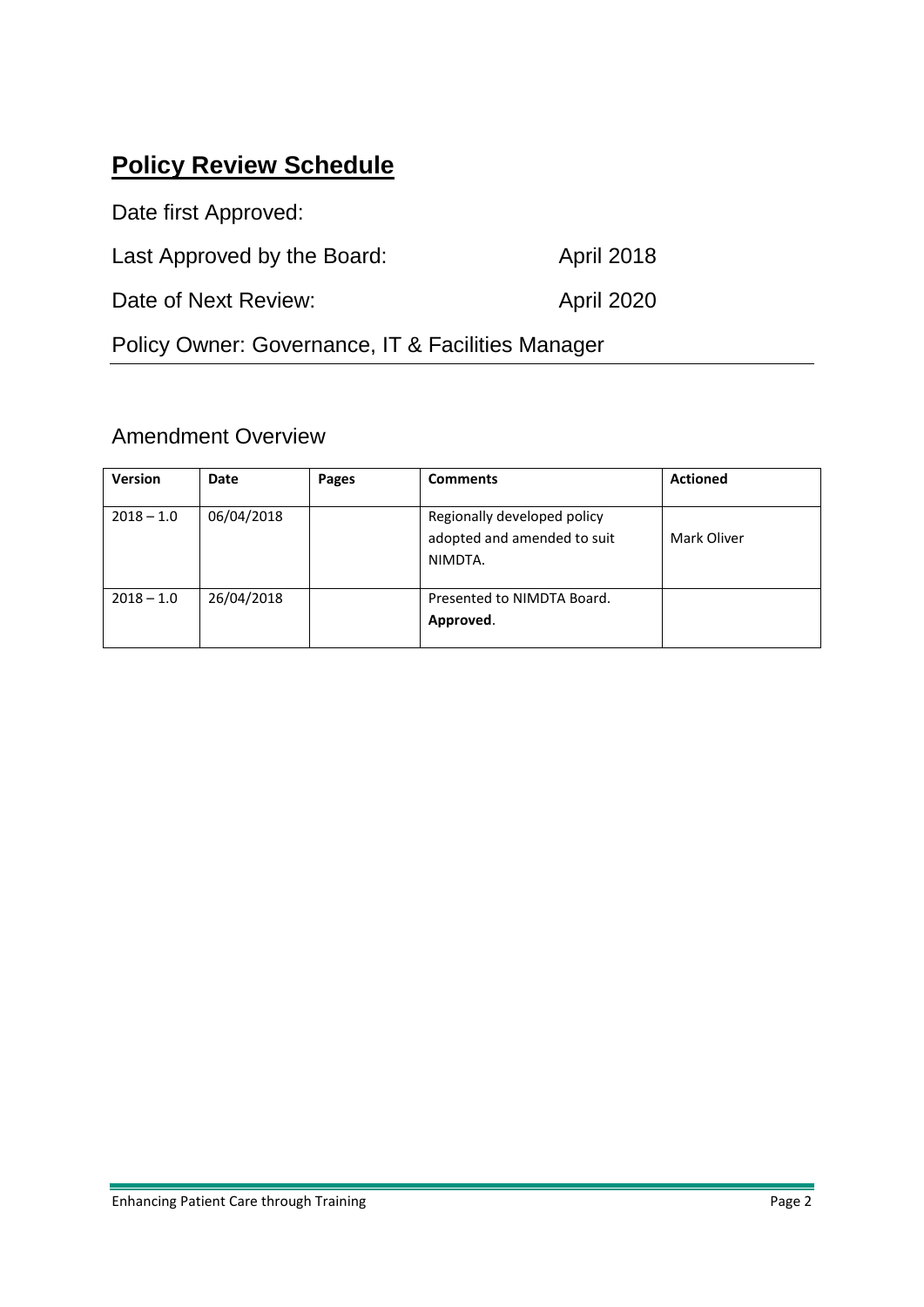# **Contents**

| $2^{\circ}$    |  |  |
|----------------|--|--|
| 3 <sup>1</sup> |  |  |
| $\overline{4}$ |  |  |
| 5              |  |  |
| 6              |  |  |
| $\mathbf{7}$   |  |  |
| 8              |  |  |
| 9              |  |  |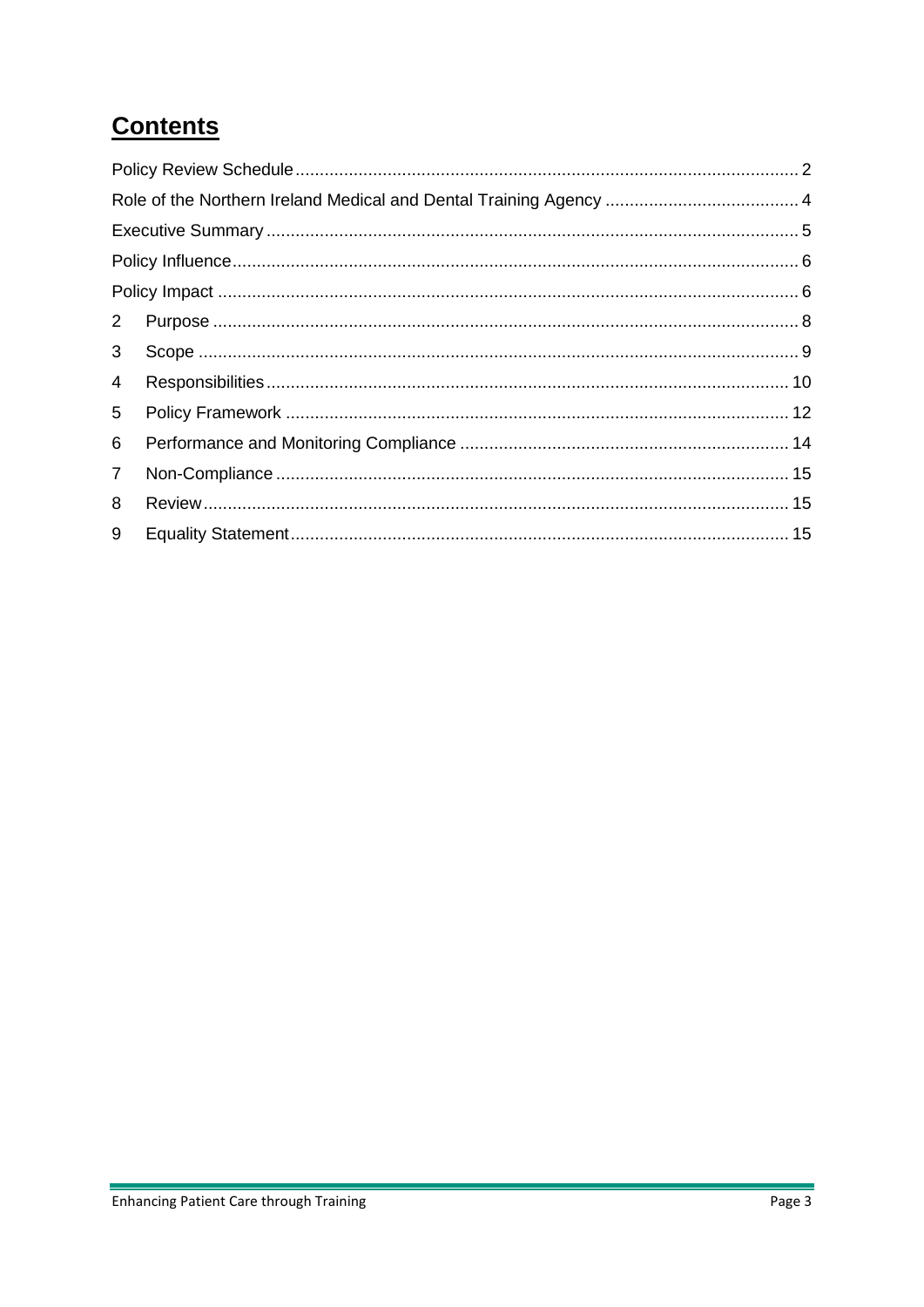# <span id="page-3-0"></span>**Role of the Northern Ireland Medical and Dental Training Agency**

The Northern Ireland Medical and Dental Training Agency (NIMDTA) is an Arm's Length Body sponsored by the Department of Health (DoH) to train postgraduate medical and dental professionals for Northern Ireland. NIMDTA seeks to serve the government, public and patients of Northern Ireland by providing specialist advice, listening to local needs and having the agility to respond to regional requirements.

NIMDTA commissions, promotes and oversees postgraduate medical and dental education and training throughout Northern Ireland. Its role is to attract and appoint individuals of the highest calibre to recognised training posts and programmes to ensure the provision of a highly competent medical and dental workforce with the essential skills to meet the changing needs of the population and health and social care in Northern Ireland.

NIMDTA organises and delivers the recruitment, selection and allocation of doctors and dentists to foundation, core and specialty training programmes and rigorously assesses their performance through annual review and appraisal. NIMDTA manages the quality of postgraduate medical and dental education in HSC Trusts and in general medical and dental practices through learning and development agreements, the receipt of reports, regular meetings, trainee surveys and inspection visits. It works in close partnership with local education providers to ensure that the training and supervision of trainees support the delivery of high quality safe patient care.

NIMDTA recognises and trains clinical and educational supervisors and selects, appoints, trains and develops educational leaders for foundation, core and specialty medical and dental training programmes throughout NI.

NIMDTA is accountable to the General Medical Council (GMC) for ensuring that the standards set by the GMC for medical training, educational structures and processes are achieved. The Postgraduate Medical Dean, as the 'Responsible Officer' for doctors in training, has a statutory role in making recommendations to the GMC to support the revalidation of trainees. Revalidation is the process by which the GMC confirms that doctors are up to date and fit to practice. NIMDTA also works to the standards in the COPDEND framework for the quality development of postgraduate Dental training in the UK.

NIMDTA enhances the standard and safety of patient care through the organisation and delivery of relevant and valued career development for general medical and dental practitioners and dental care professionals. It also supports the career development of general medical practitioners and the requirements for revalidation through the management and delivery of GP appraisal.

NIMDTA aims to use the resources provided to it efficiently, effectively and innovatively. NIMDTA's approach to training is that trainees, trainers and educators should put patients first, should strive for excellence and should be strongly supported in their roles.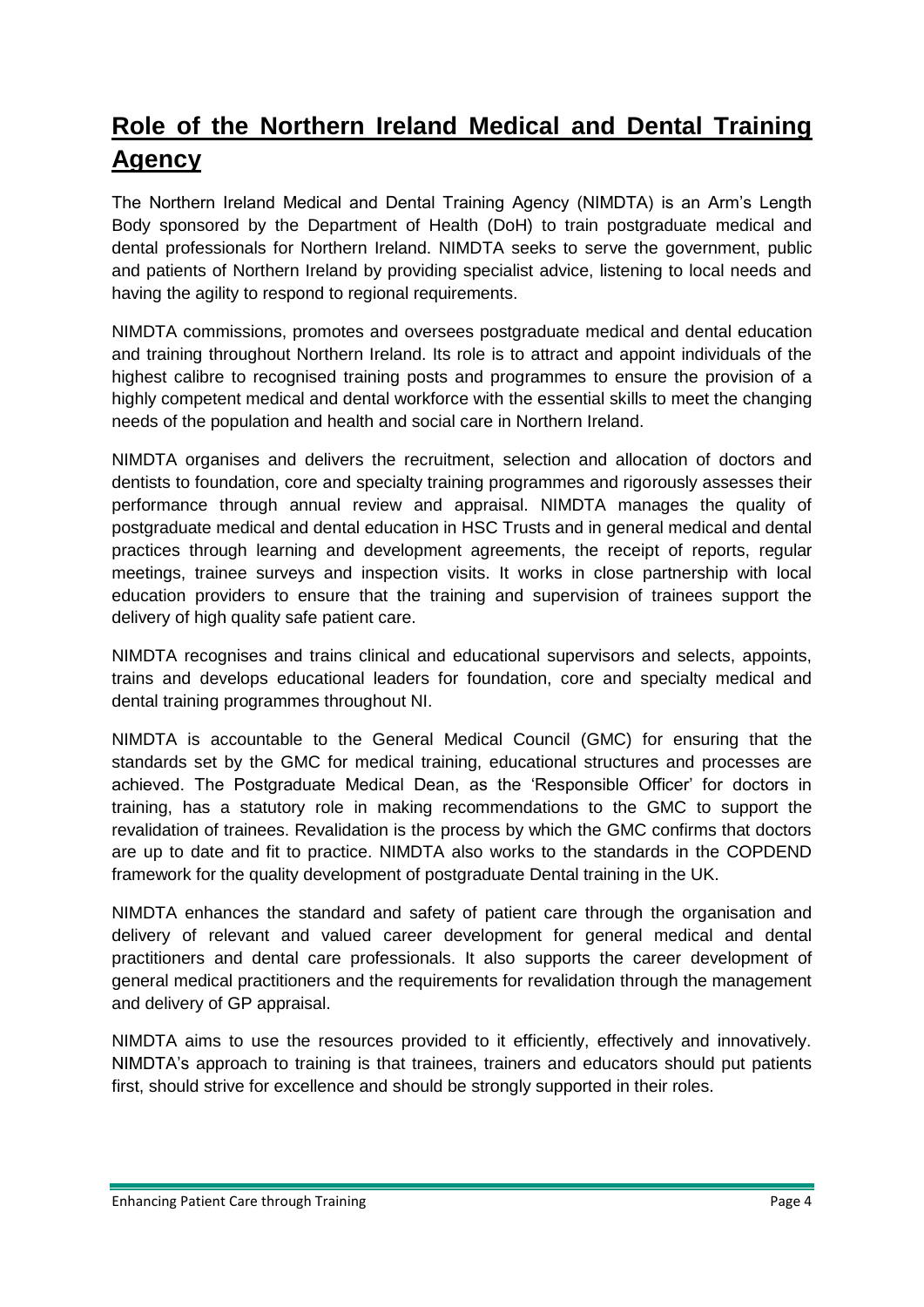## <span id="page-4-0"></span>**Executive Summary**

Due to the sensitive and confidential patient and personal data captured, along with commercially sensitive information, and the reliance on information systems to process and transmit data to stakeholders, Information Security (IS) is fundamental to the operation and success of all HSCNI bodies and of paramount importance to meet the organisations' primary objectives. This policy outlines the NIMDTA's approach to Information Security in partnership with the Business Services Organisation (BSO), with whom NIMDTA has an SLA for some of its functions..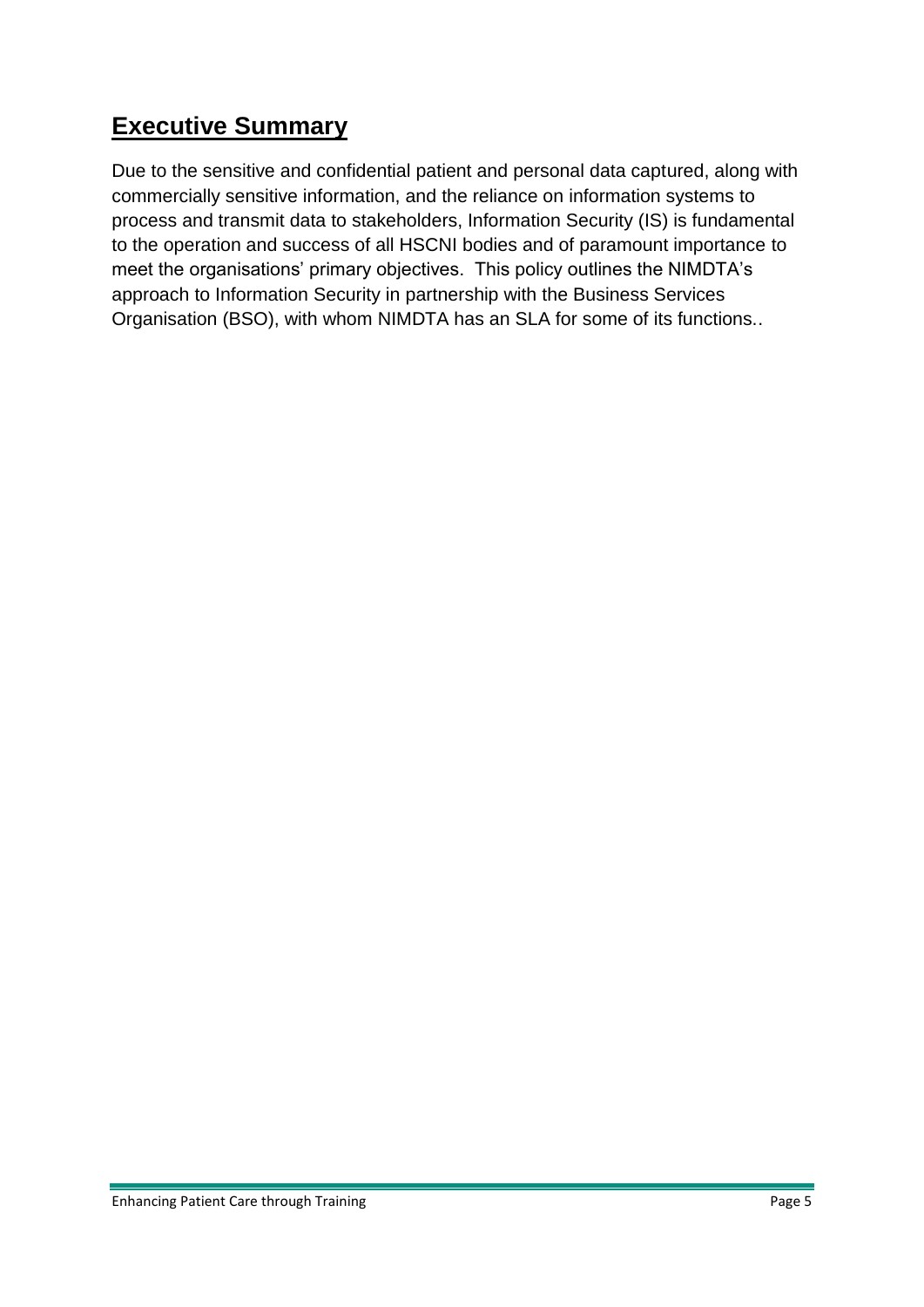### <span id="page-5-0"></span>**Policy Influence**

This policy has been influenced by the following:

- Data Protection Act 1998
- General Data Protection Regulations
- Freedom of Information Act 2000
- Computer Misuse Act 1990
- Public Records Act (Northern Ireland) 1923
- Disposal of Documents Order 1925
- Re-Use of Public Sector Information Regulation 2005
- Access to Health Records (Northern Ireland) 1923
- Human Rights Act 1998
- Audit & Internal Control Act 1987
- Copyright, Designs and Patents Act 1988
- Copyright (Computer Programs) Regulations 1992
- Crime and Disorder Act 1998
- Electronic Communications Act 2000
- Environmental Information Regulations 2004
- Equality Act 2010
- Health and Social Care Act
- Public Interest Disclosure Act 1998
- The Investigatory Powers Act 2016
- Guidance from the Information Commissioners Office
- The Department of Health (DoH) Good Management, Good Records
- Information Management Controls Assurance Standard (IMCAS) issued by DoH

### <span id="page-5-1"></span>**Policy Impact**

This policy may have an impact on the following:

- Freedom of Information Policy
- Information Requests Procedure
- Freedom of Information Publication Scheme
- Processing and Sharing of Information Relating to Doctors and Dentists
- IT Policy
- Records Management Strategy
- Disciplinary Procedure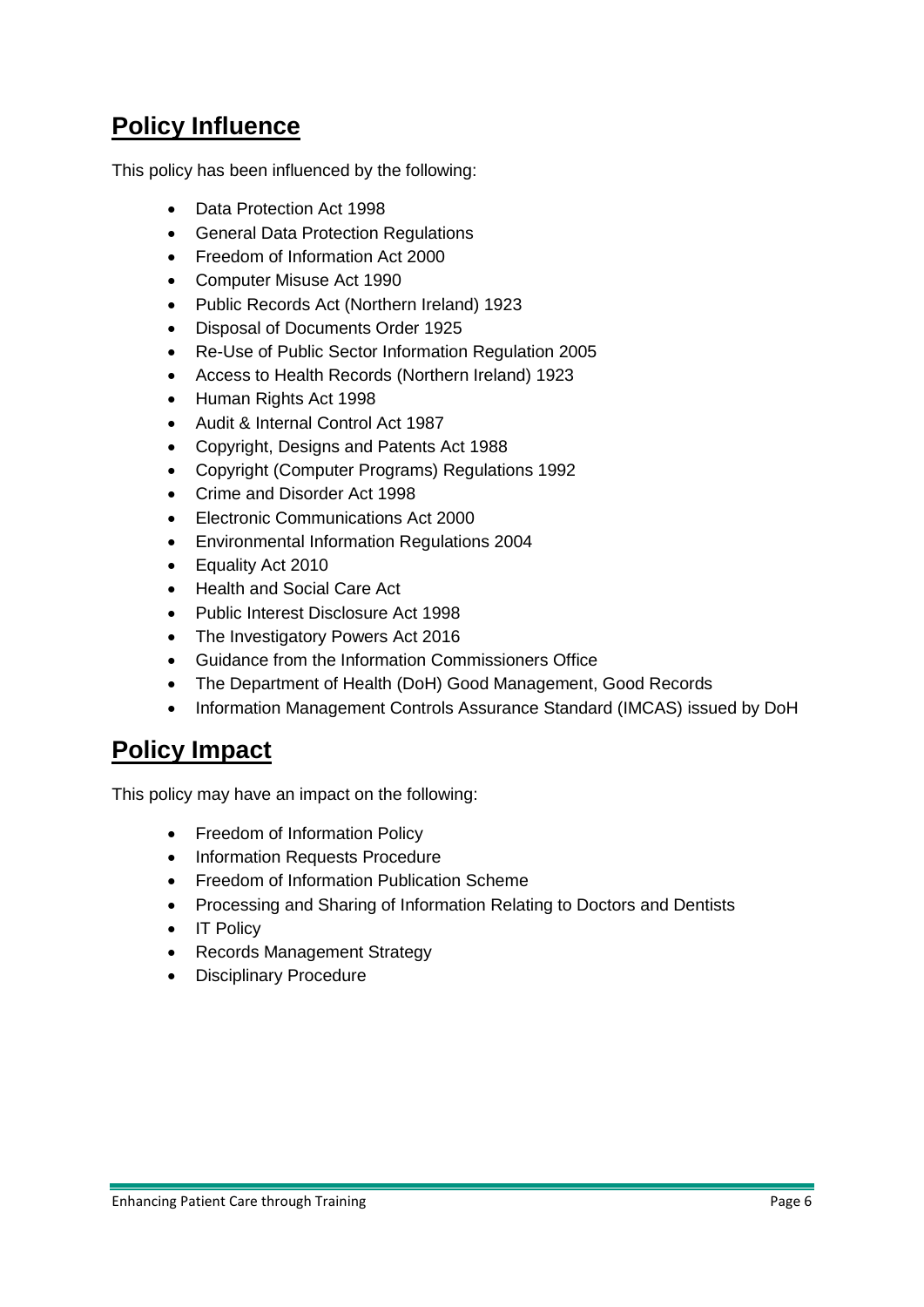#### **1 Introduction**

- 1.1 Due to the sensitive and confidential patient and personal data captured, along with commercially sensitive information, and the reliance on information systems to process and transmit data to stakeholders, Information Security (IS) is fundamental to the operation and success of all HSCNI bodies and of paramount importance to meet the organisations' primary objectives.
- 1.2 All organisations are obliged to abide by all relevant UK and EU legislation, and best practice guidelines. This includes
	- Data Protection Act 1998
	- General Data Protection Regulations
	- Freedom of Information Act 2000
	- Computer Misuse Act 1990
	- Public Records Act (Northern Ireland) 1923
	- Disposal of Documents Order 1925
	- Re-Use of Public Sector Information Regulation 2005
	- Access to Health Records (Northern Ireland) 1923
	- Human Rights Act 1998
	- Audit & Internal Control Act 1987
	- Copyright, Designs and Patents Act 1988
	- Copyright (Computer Programs) Regulations 1992
	- Crime and Disorder Act 1998
	- Electronic Communications Act 2000
	- Environmental Information Regulations 2004
	- Equality Act 2010
	- Health and Social Care Act
	- Public Interest Disclosure Act 1998
	- The Investigatory Powers Act 2016
	- Guidance from the Information Commissioners Office (ICO)
	- The Department of Health (DoH) Good Management, Good Records
	- Information Management Controls Assurance Standard (IMCAS) issued by DoH
- 1.2 This policy:
	- applies to all business functions and covers all information systems, networks, physical environment and relevant people who support those business functions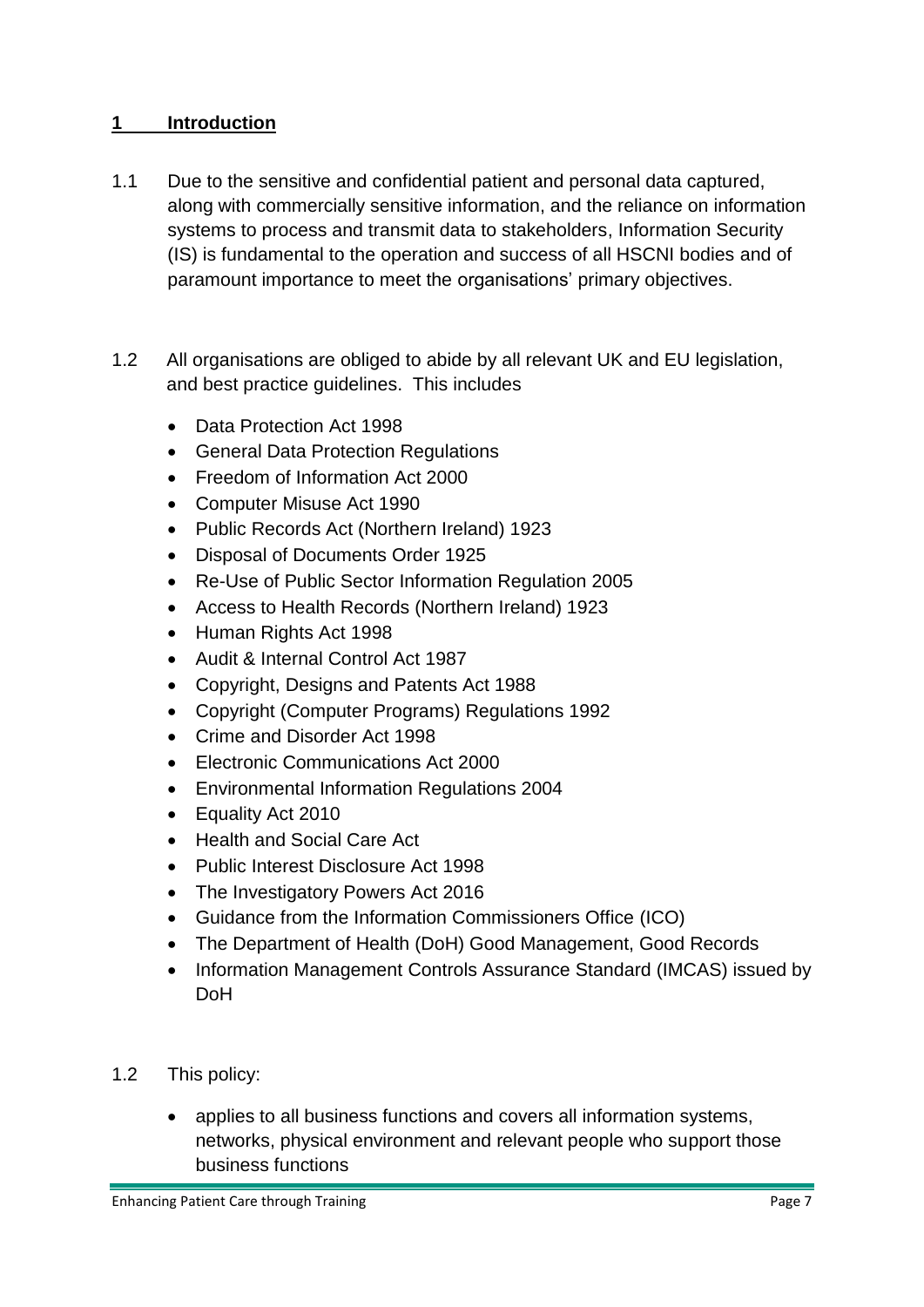- sets out the policy for the protection of the confidentiality, integrity and availability of their information assets
- establishes the security responsibilities for information security
- outlines the approach to information security management
- describes the responsibilities necessary to safeguard the security of information

#### <span id="page-7-0"></span>**2 Purpose**

- 2.1 The objectives of this policy are to:
	- ensure the security of information assets
	- ensure that information assets are available as and when required, in order to meet business objectives
	- protect information assets from unauthorised or accidental modification or destruction or unauthorised disclosure, in order to ensure the accuracy and completeness of the information assets
	- minimise risk to information
- 2.2 The aim of this policy is to establish and maintain the security and confidentiality of

Information assets by:

- ensuring that all members of staff are aware of, understand and fully comply with the relevant legislation as described in this and other policies
- describing the principals of information security and explaining how they will be implemented
- introducing a consistent approach to information security, ensuring that all members of staff fully understand their own responsibilities
- creating and maintaining a level of awareness of the need for IS as an integral part of the day to day business
- protecting information assets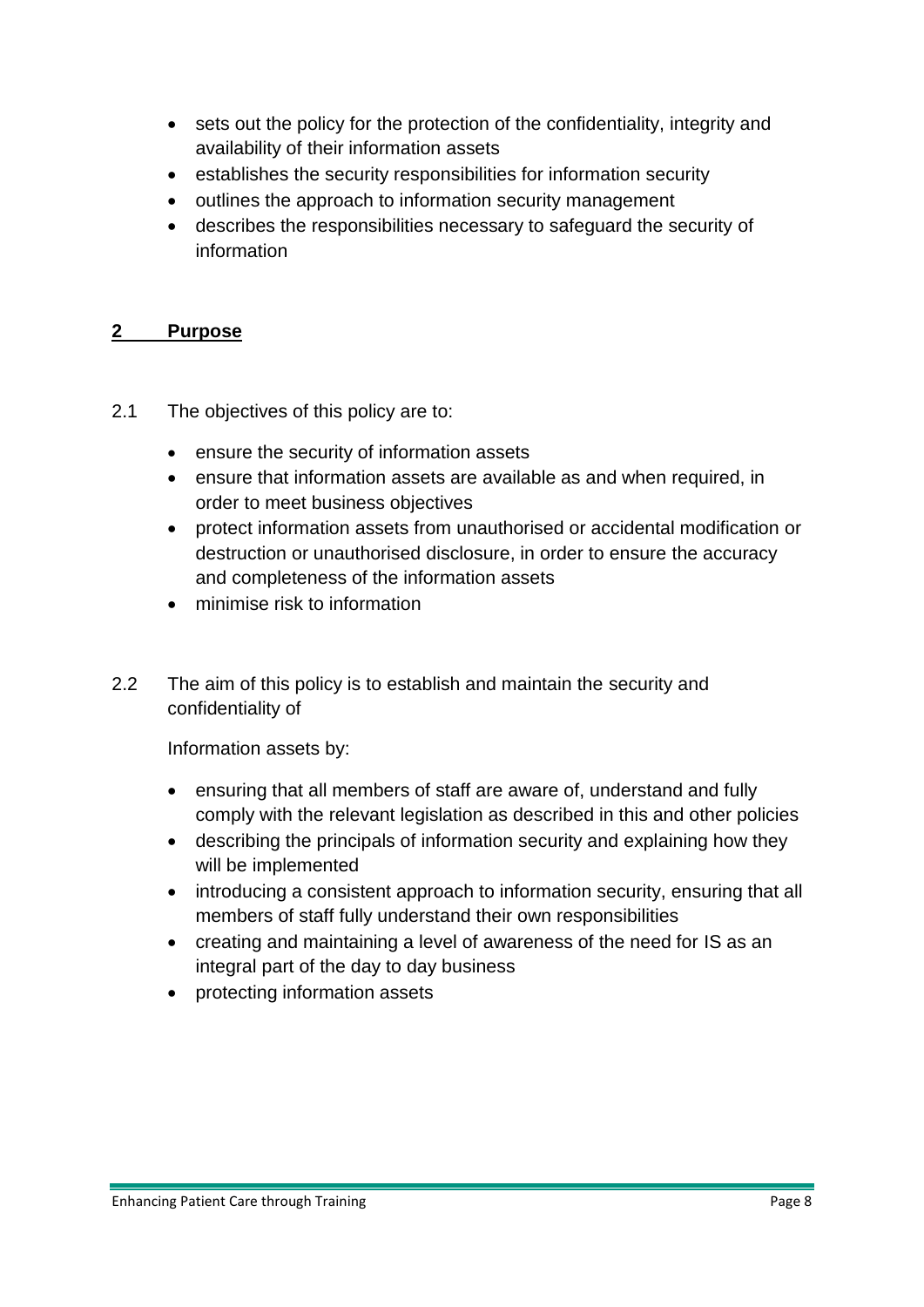#### <span id="page-8-0"></span>**3 Scope**

- 3.1 This policy relates to the use of all organisation-owned information assets (both physical and system based), network applications, to all privately owned systems when connected directly or indirectly to the network and to all organisation-owned and/or licensed or sanctioned software/data and equipment. This includes, but is not necessarily limited to:
	- stored on computers
	- transmitted across internal and public networks such as email or Intranet/Internet
	- stored within databases
	- printed or handwritten on paper, whiteboards (etc.)
	- sent by facsimile (fax), telex or other communications method
	- stored on removable media such as CDs, hard disks, pen drives, tapes and other similar media
	- stored on fixed media such as hard drives and disk subsystems
	- held on film or microfiche
	- paper and electronic structured records systems
	- information recording and processing systems whether paper electronic video or audio records
	- presented on slides, overhead projectors, using visual and audio media
	- spoken during telephone calls and meetings or conveyed by any other method
- 3.3 This policy covers all forms of information held, including (but not limited to):
	- information about members of the public
	- staff and personal information
	- organisational, business and operational information
- 3.4 This policy covers all information systems purchased, developed and managed by/or on behalf NIMDTA.
- 3.5 This policy applies to all directorates, services and departments, all permanent and temporary staff, all agency staff, and as appropriate to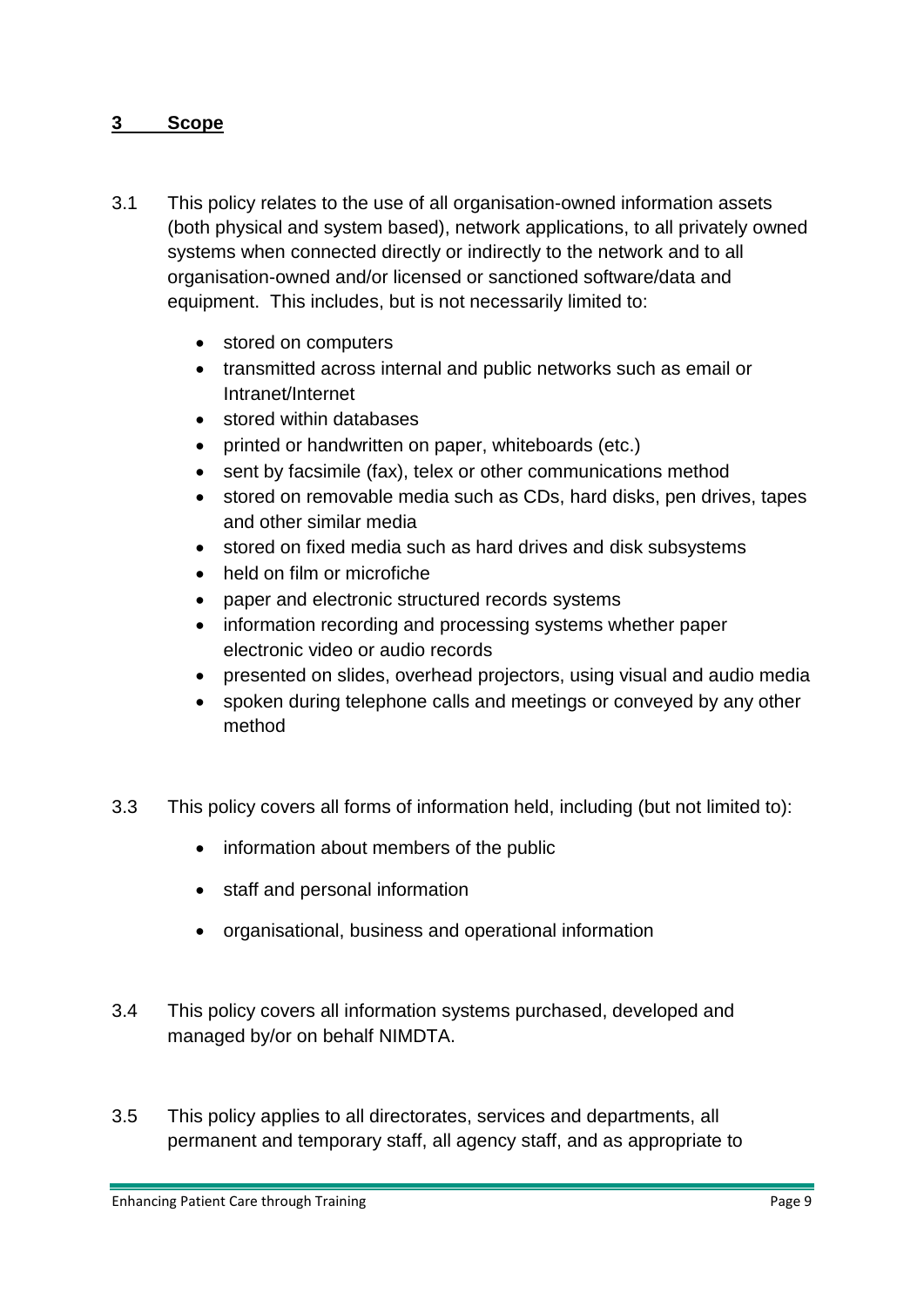contractors and third party service providers acting on behalf of the signatory bodies.

#### <span id="page-9-0"></span>**4 Responsibilities**

- 4.1 The Chief Executive Officer (CEO) is the **Accountable Officer** and has overall responsibility for ensuring that information security is applied.
- 4.2 The **Personal Data Guardian (PDG)** is responsible for acting as a central point of contact on IS
- 4.3 The **Senior Information Risk Owner (SIRO)** will be responsible for:
	- ensuring that the IS policy is produced and kept up to date
	- producing operational standards, procedures and guidance on IS matters for approval by the Senior Management Committee (SMC) / NIMDTA Board
	- co-ordinating IS activities, particularly those related to shared information systems or ICT infrastructures
	- liaising with external organisations on IS matters, including reporting IS breaches to the ICO as appropriate and representing the organisations on cross-community committees
	- reporting to the SMC / NIMDTA Board on matters relating to IS
	- the provision of technical and administrative support to all staff in conducting their delegated responsibilities

The Governance, IT and Facilities Manager, with the support of the IT and Records Management Officer (ITRMO), fulfils this role within NIMDTA.

- 4.4 The responsibilities of the **Information Asset Owners (IAOs)** include:
	- leading and fostering a culture that values, protects and uses information appropriately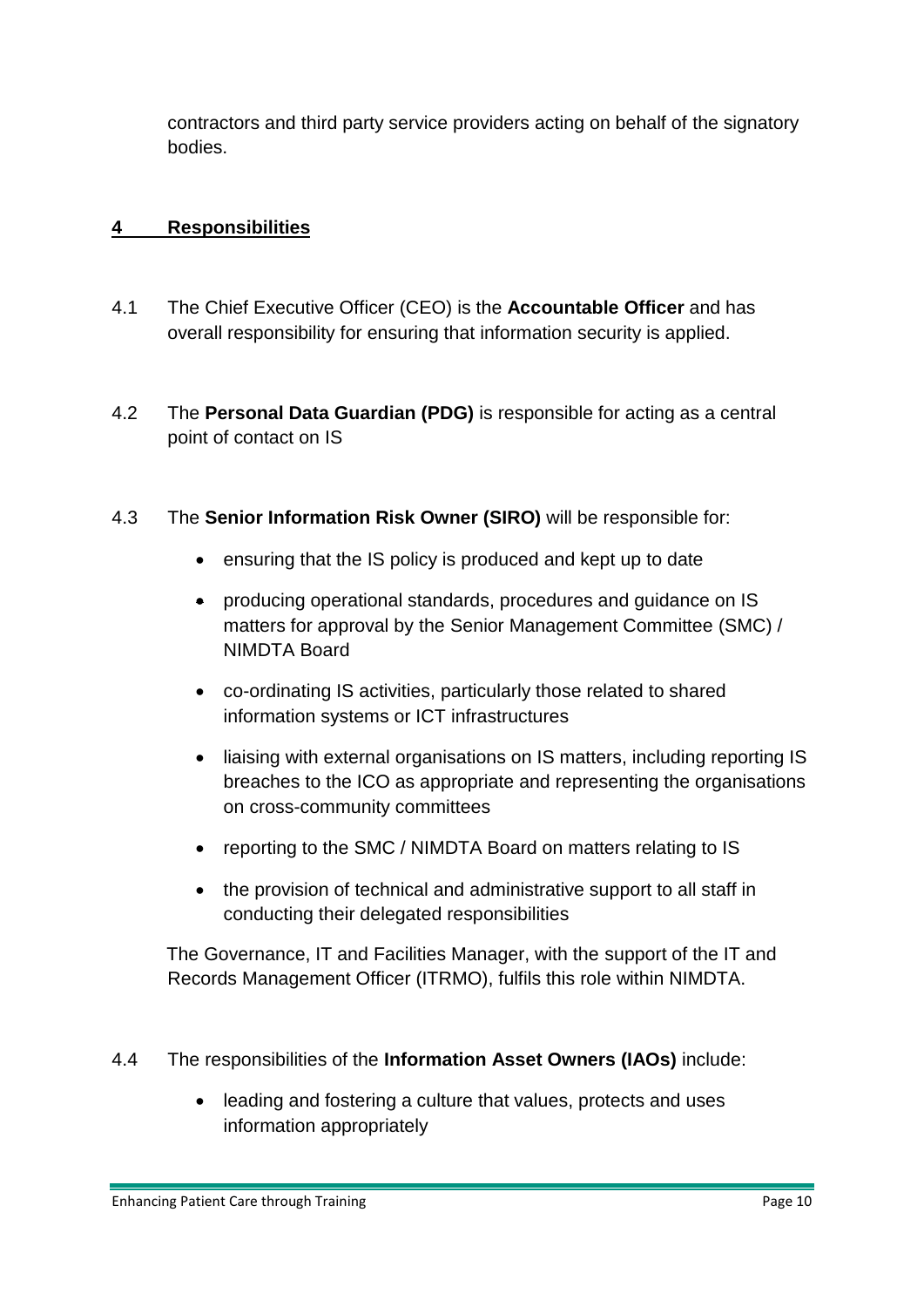- knowing what information is held, and what and how information is transferred
- knowing who has access to each information asset, and ensuring that access / use of each information asset is monitored and controlled
- understanding and addressing risks to IS and providing assurance to the SIRO
- ensuring any data breach incidents are appropriately reported and managed

#### 4.5 **Managers** are responsible for:

- overseeing the implementation of IS within their area of responsibility
- agreeing, alongside ITS, the most appropriate system security policies for each information system
- the security of the assets is consistent with legal and management requirements ensuring that systems are tested and agreeing subsequent rollout plans
- advising SMT on the accreditation of systems, applications and networks
- providing a business area point of contact on IS issues
- contacting the relevant director / assistant director when
	- o incidents or alerts have been reported that may affect systems, networks or applications
	- o proposals have been made to connect to systems, networks or applications that are operated by external parties
- ensuring that staff are aware of their security responsibilities and have had suitable training
- 4.6 The **ICT Security Manager,** under an SLA with the BSO, has day to day responsibility for ICT Security. This includes the maintenance and review of the ICT Security Policy and subordinate policies and procedures.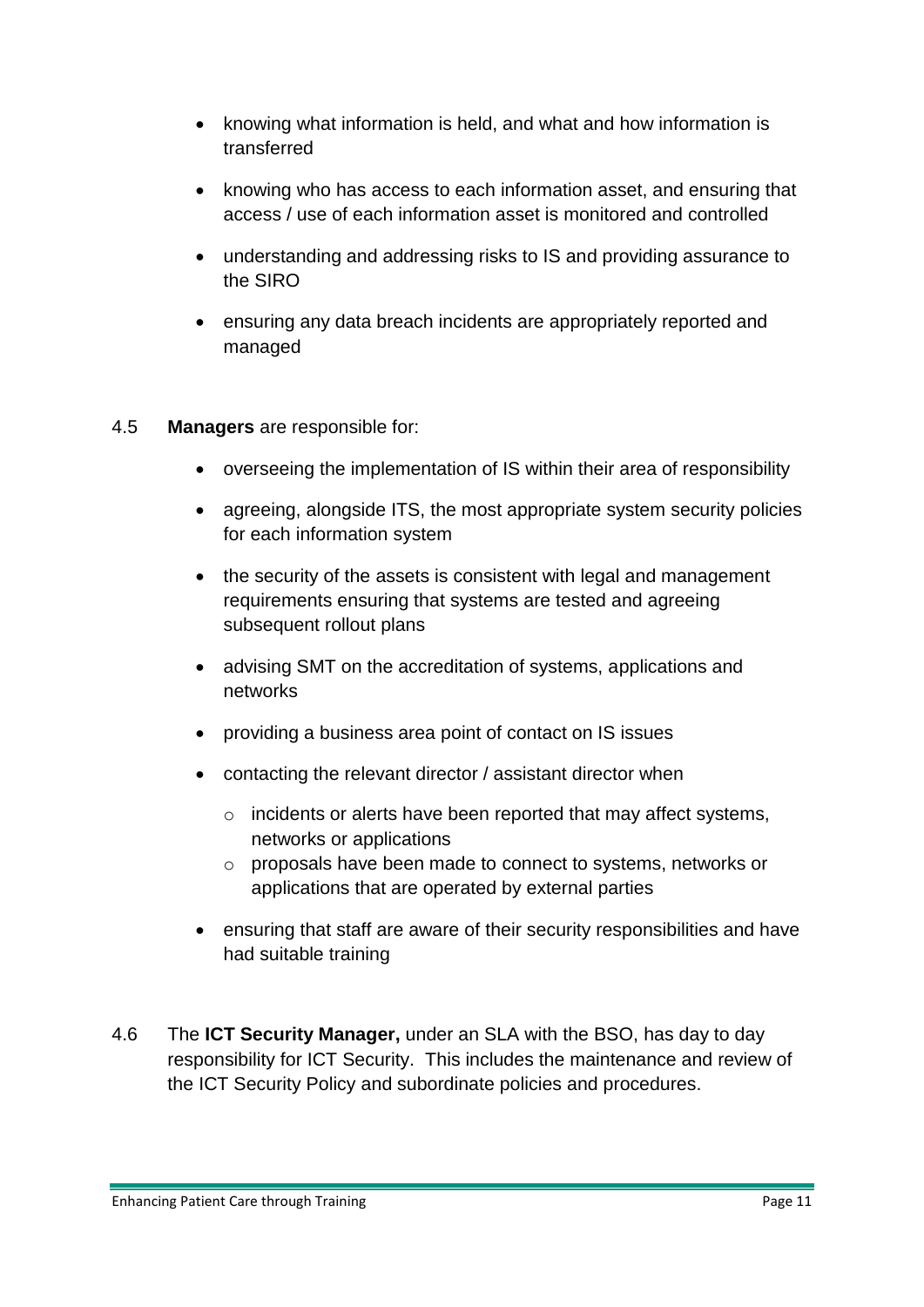- 4.7 **All Staff**, whether permanent, temporary or agency, or agents acting for or on behalf of The Organisation are responsible for ensuring that they are aware of the requirements incumbent upon them and for ensuring that they comply with this policy. This includes:
	- the operational security of the information systems they use
	- preventing the introduction of malicious software on ICT systems
	- reporting on any suspected or actual breaches in security

#### <span id="page-11-0"></span>**5 Policy Framework**

5.1 **Supporting Policies, Codes of Practice, Procedures and Guidelines** have been developed to strengthen and reinforce our work on Information Governance. These are available for viewing on the NIMDTA's website.

#### 5.2 **Human Resources**

- 5.2.1 **Training**: Information security awareness training will be included in the staff induction process. An on-going awareness programme will be established in order to ensure that staff awareness is refreshed and updated as necessary.
- 5.1.2 **Contracts**: Security requirements will be addressed at the recruitment stage and all contracts of will contain an appropriately worded confidentiality clause. Information Security Requirements will be included in job descriptions.
- 5.1.3 **Contracts with external contractors** must be in operation before access is allowed to information systems, and must include clauses about information and ICT security and protection. These agreements will require staff or subcontractors of the external organisation to comply with all appropriate security policies.

#### 5.3 **Asset Security**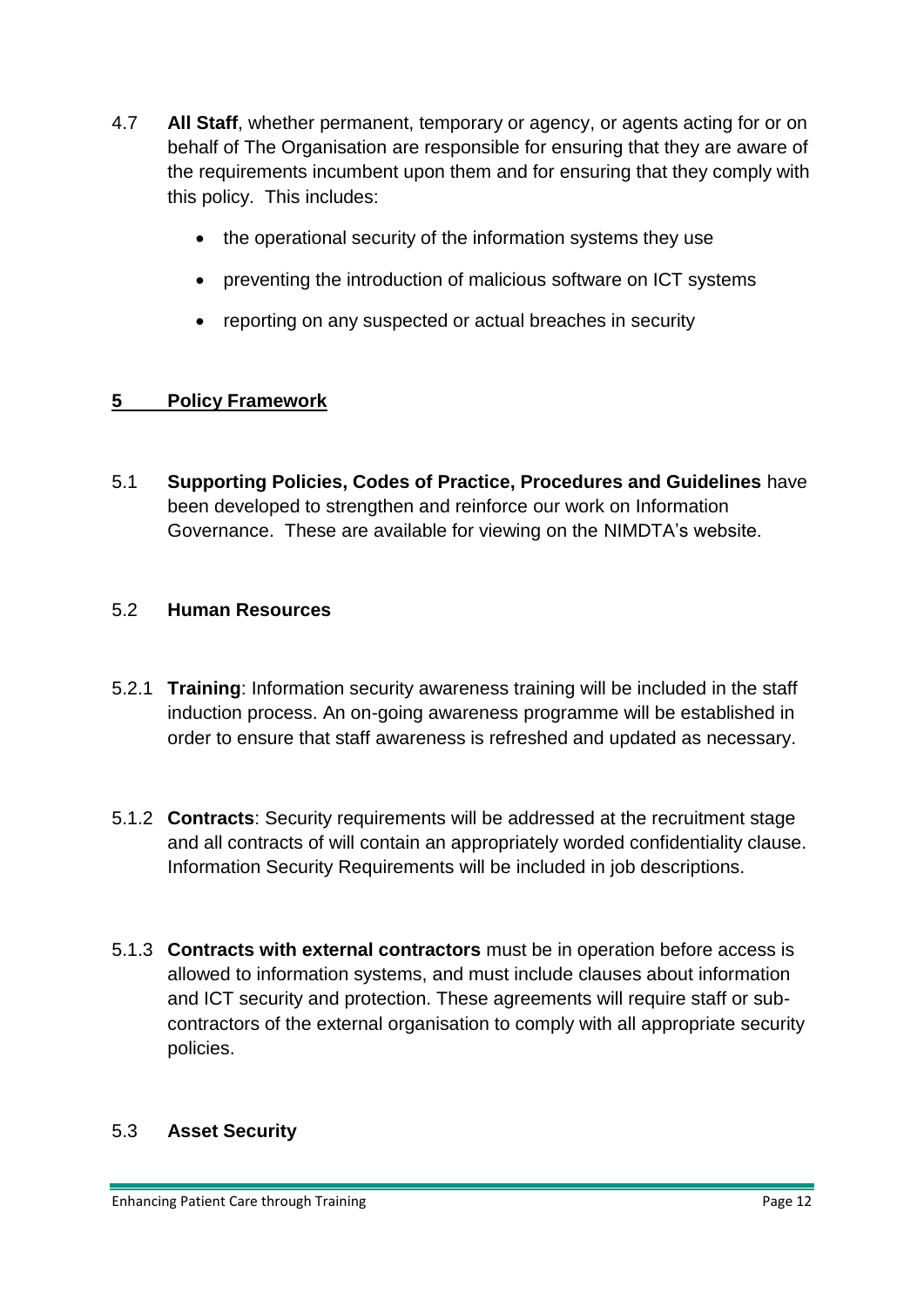All ICT equipment and equipment for the handling of information will:

- be recorded on the corporate registers
- be physically protected from security threats and environmental hazard
- have a named custodian who will be responsible for the security of that asset
- 5.4 **User Access Controls**: Access to ICT equipment, systems and information will be restricted to authorised users who have a business need to access the information.
- 5.5 **Computer and Network Procedures**: Management of computers and networks will be delivered by the BSO under the terms of an SLA with NIMDTA, which provides for the following:.
- 5.6 **Security Incidents**: All security incidents are to be reported to the ITS Security Manager or the IGM. All security incidents will be investigated to establish their cause, operational impact, and business outcome.

In the event of a suspected or actual security breach the SIRO may, after with the relevant senior staff, authorise action to remove or restrict access to systems, facilities and information or anything else deemed reasonable to secure information.

- 5.7 **Protection from Malicious Software**: The BSO will use software to protect its network against the threat of malicious software. Users must not install software on computing assets without approval.
- 5.8 **Removable Media**: Removable media must be approved for use, and encrypted and fully virus checked before being used on ICT equipment.
- 5.9 **Accreditation of Information Systems**: All new information systems, applications and networks must be compliant with organisational requirements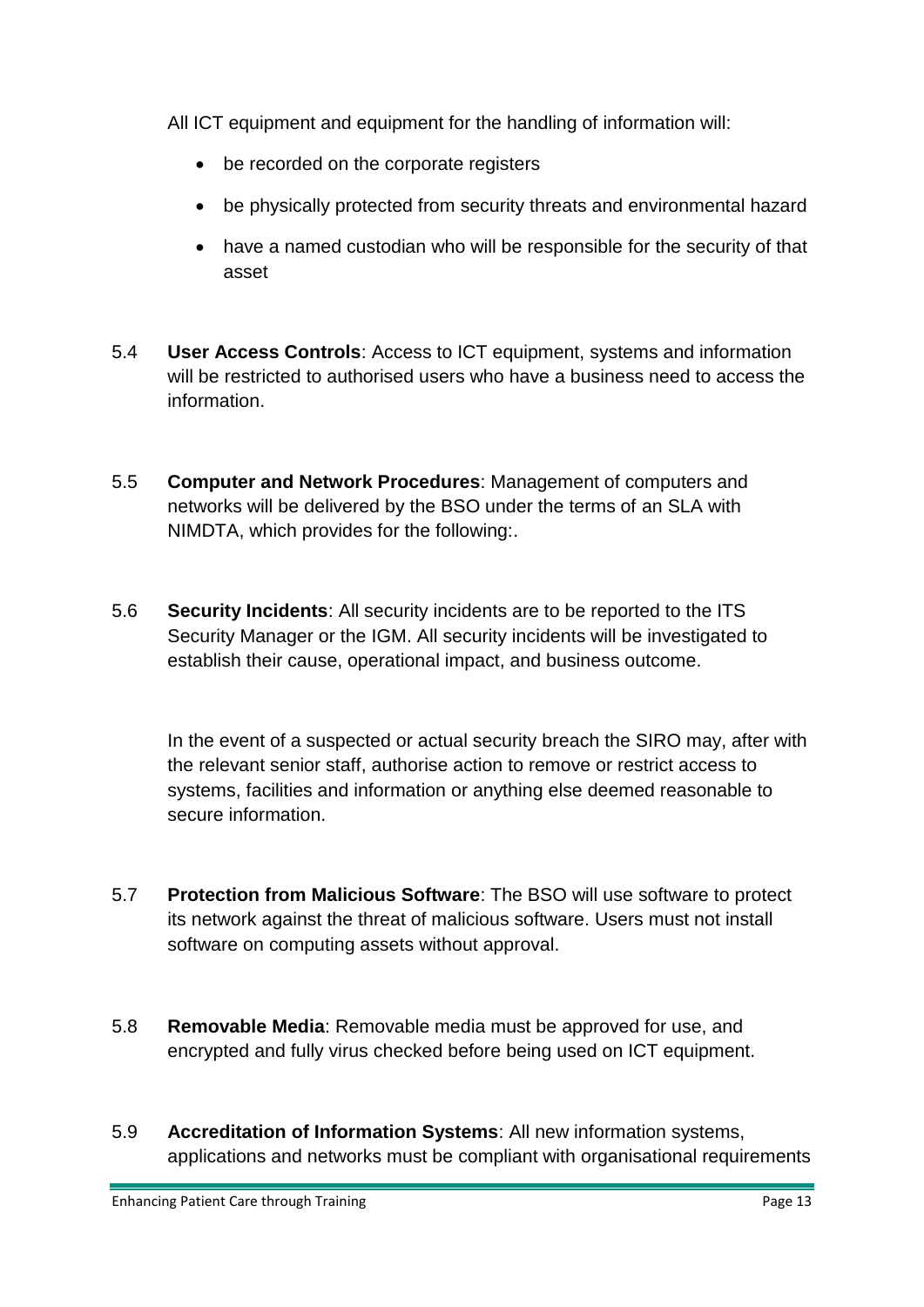and include a security policy and plan that is agreed by the PDG or, if unavailable, the relevant Head of Department before they commence operation.

- 5.10 **System Change Control:** Changes to information systems, applications or networks must be reviewed and agreed with the appointed IAO and the SIRO/Data Guardian.
- 5.11 **Intellectual Property Rights:** The BSO will ensure that all information products are properly licensed and approved by ITS. Staff must not install software on computing assets.
- 5.12 **Business Continuity and Disaster Recovery Plans**: The BSO will ensure that business continuity and disaster recovery plans are produced for all critical information, applications, systems and networks.
- 5.13 **Reporting:** The BSO will keep the SIRO informed of the information security status by means of annual reports. These will be presented to the Business Support Committee within NIMDTA.

#### <span id="page-13-0"></span>**6 Performance and Monitoring Compliance**

- 6.1 The effectiveness of this policy will be assessed on a number of factors including the management (including frequency) of information security breaches, including near misses.
- 6.2 The BSO will audit information security management practices for compliance with this policy. The audit will:
	- identify areas of operation that are covered by this policy
	- follow a mechanism for adapting the policy to cover missing areas if these are critical to the management of information security, and use a subsidiary developmental plan if there are major changes to be made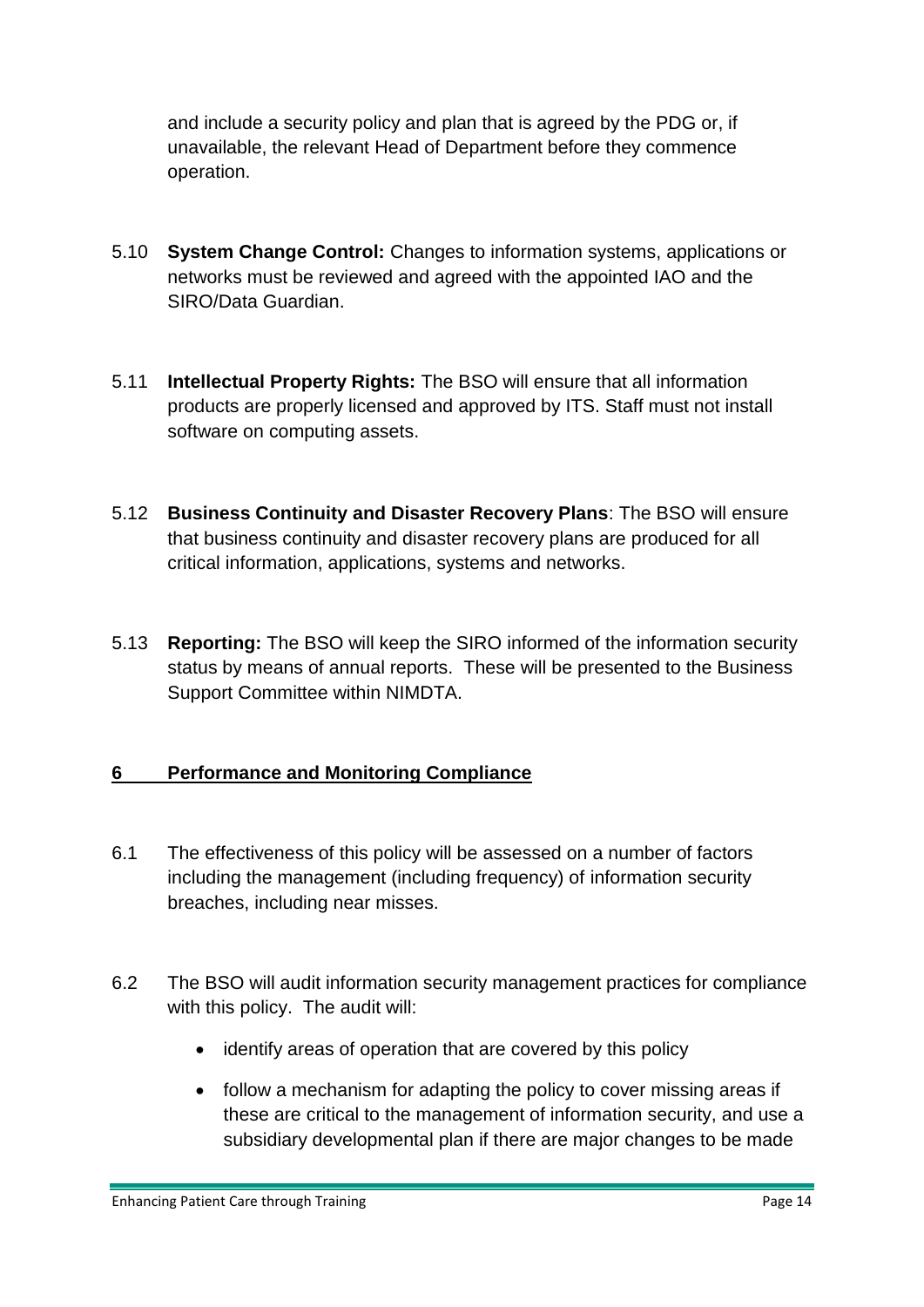- set and maintain standards by implementing new procedures, including obtaining feedback where the procedures do not match the desired levels of performance
- highlight non-conformance
- report the audit results to the SIRO and NIMDTA Audit Committee.

### <span id="page-14-0"></span>**7 Non-Compliance**

- 7.1 A failure to adhere to the policy and its associated procedures/guidelines may result in disciplinary action and /or dismissal. Any breach of policy will be investigated and disciplinary action may be taken regardless of whether organisational equipment or facilities are used for the purpose of committing the breach. In relation to the use of ICT Equipment including the use of the Internet and Email, staff should be aware that they might be personally liable to prosecution and open to claims for damages if their actions are found to be in breach of the law.
- 7.2 Serious breaches may be reported to the PSNI, ICO or other public authority for further investigation.

#### <span id="page-14-1"></span>**8 Review**

8.1 This policy and all associated documents within the Information Governance Framework will be reviewed no later than 2 years from approval, to ensure their continued relevance to the effective management of Information Governance within BSO.

#### <span id="page-14-2"></span>**9 Equality Statement**

9.1 In accordance with the NIMDTA's Equality of Opportunity Policy, this policy will not discriminate, either directly or indirectly, on the grounds of gender, race, race, colour, ethnic or national origin, sexual orientation, marital status,